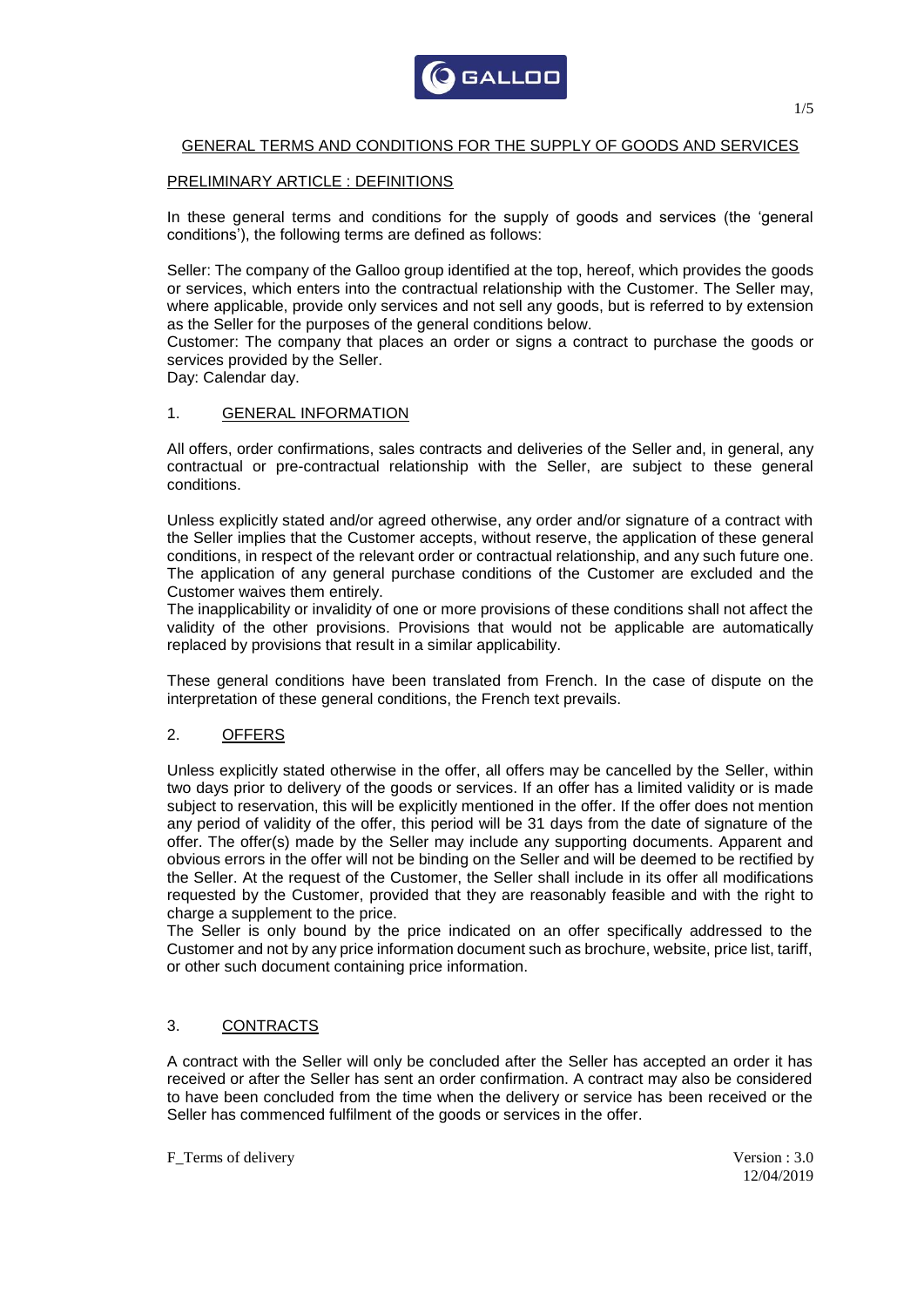

Unless otherwise agreed, the price indicated on the offer or the order confirmation is exclusive of taxes, ex works, without packaging, transport or any other additional costs.

The actual weight, weighing and tonnage delivered may not correspond exactly to the weight, weighing and tonnage indicated on the offer or order confirmation.

## 4. RESERVATION OF OWNERSHIP AND TITLE

The seller remains the owner of any goods sold until the customer has paid all sums due to the seller, even if the sums are due for the price of goods other than those still held or for services or for costs and interest.

Within 48 hours of the seller's request to claim the goods, the customer must make the goods still in its possession available to the seller and the transport costs of said goods will be at its expense.

If the goods sold have been processed or integrated into another product, the seller will be deemed to own the transformed product or the final product of the integration, as a whole, until all amounts due have been paid. If the final product of the integration also belongs for other of its parts to other suppliers, the seller shall be co-owner in proportion to the value of the integrated product in relation to the value of the final product of the integration.

If the goods have been resold, the seller, as a guarantee, becomes the owner of the price or price claim due by the sub-purchaser(s) which the seller may consequently claim directly from the sub-purchasers.

Any price paid by the sub-purchaser(s) must be paid directly to the seller as its property. The customer must provide without delay and at the latest within 48 hours following the seller's request any information allowing the price to be claimed from the sub-purchasers, in particular, the identity of the sub-purchasers and the amounts of the customer's claim against them.

The customer is not authorized to pledge or generally subordinate the goods sold by the seller to any surety for the benefit of a third party. In case of seizure or other actions blocking the return of goods, the customer must inform the seller within 48 hours following the occurrence of the event blocking the goods, and must offer within the same period another guarantee to replace the reservation of ownership.

The goods are kept at the expense of the customer, who undertakes to insure the goods against all risks of loss and to account for the same within 48 hours of the seller's request.

#### 5. DELIVERY

Unless expressly agreed otherwise, the goods are delivered ex works ('ex works,' according to Incoterms 2010). The goods are accepted, or are deemed to be accepted, ex works by the Seller.

Unless otherwise expressly agreed, the transfer of risks on the goods shall take place as soon as the goods leave the Seller's factory.

If the parties have agreed that the Seller is responsible for the transport of the goods, the risk on the goods passes to the Customer from the moment the goods have been unloaded at the place indicated for delivery by the Customer.

The delivery periods do not start to run until the Seller has all the necessary information to complete the order.

F\_Terms of delivery Version : 3.0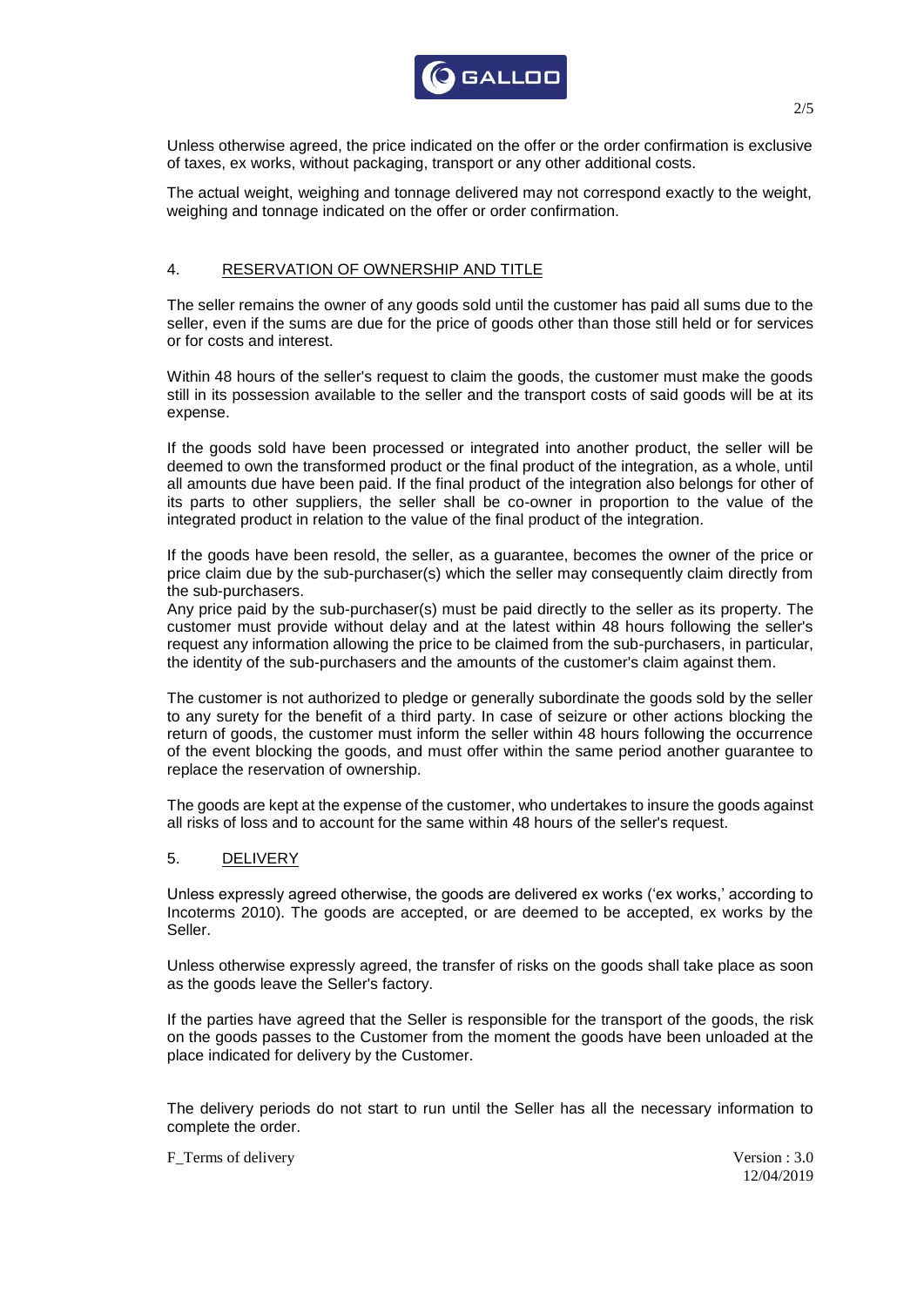

Unless specifically stated otherwise, the delivery times given are only indicative. Time shall not be of the essence.

Delivery times are determined by taking into account the fact that the Seller is not hindered in making the delivery. Any delays in delivery times will be communicated to the Customer within a reasonable period of time. Any delay of the delivery time which cannot be attributed to the Seller shall in no case constitute grounds for termination of the contract and/or compensation. In the case where, in the particular conditions of the contract, a penalty has been provided for in the event of the delivery deadline being exceeded, this penalty shall not be due in the event of an overrun caused by force majeure.

The Customer must collect the goods within the agreed delivery time. Failing this, the Seller retains the right to demand the purchase price (of the part not recovered) without prior formal notice. If the Seller demands the purchase price for failure to collect the goods,, the goods shall be deemed to have been delivered at the agreed delivery time. The Seller will store the goods for the account and risk of the Customer and the Customer will become responsible for any storage and conservation costs. If no delivery time has been agreed, the above condition shall also apply if the goods have not been collected during the month following the Seller's invitation to the Customer to collect the goods.

### 6. COMPLAINTS

The Customer must inspect the goods immediately after delivery and if it notices defects, inform the Seller immediately and in writing no later than 2 days after delivery of the goods.

The complaint must contain details of the goods concerned, and a description with photos to support the defects found, and be sent within the time limits set, failing which, the Customer will have forfeited its right to complain, and the Seller will not be liable for such defects.

The Seller shall in no case be liable for damages that are due to transport, improper use or negligence that are the responsibility of the Customer or a third party.

If the complaint is deemed to be well-founded and attributable to the Seller, the Seller may choose, without the Customer being able to object to the proposed resolution:

- To replace the goods that are the subject of the complaint by identical goods;
- To compensate the Customer for the goods that do not conform, on the basis that the responsibility of the Seller will not exceed, in any case, the amount of the invoice of the goods in question.

The complaint does not authorize the Customer, in any case, to suspend its obligations and in particular does not authorize it to suspend the payment of the price of the goods including those defective.

## 7. FORCE MAJEURE

If the Seller cannot fulfil its obligation to deliver correctly or in good time, or at all, the Seller shall be entitled to choose either to terminate the non-performed part of the contract without court approval or to suspend it for as long as it is impossible to fulfil its obligation. In the case of force majeure, the Customer is not entitled to compensation from the Seller. The latter cannot be held liable for loss and the Customer does not have the right to terminate the contract (without the need for court approval).

In addition to legislative and jurisprudential definitions, the term 'force majeure' includes all external and unforeseeable causes over which the Seller has no influence, but because of which, the Seller is unable to fulfil its obligations, including strikes in the company of the Seller or third parties.

F\_Terms of delivery Version : 3.0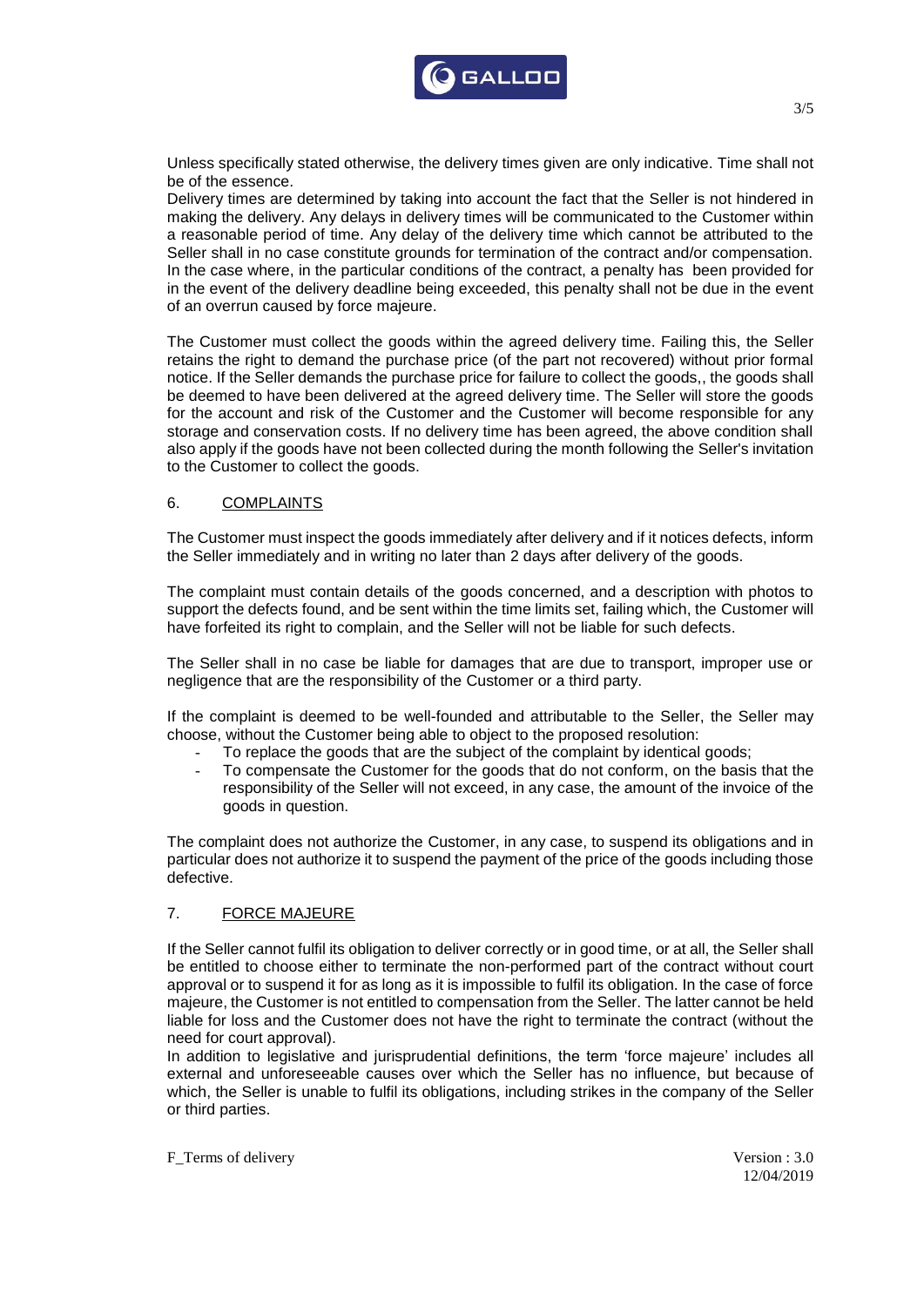

# 8. PAYMENT

Unless expressly agreed otherwise in writing, invoices are payable in euros to the bank account indicated by the Seller, within 30 days following the date of the invoice. Time shall be of the essence in relation to payment.

Complaints relating to invoicing must be addressed, in writing, within 8 days following the date of the invoice concerned. After this period, no claims can be accepted and the invoice will be deemed as accepted.

In the event of late payment, the amount of the invoice or the balance remaining due shall automatically, and without prior notice, bear interest of 12% per annum, from the due date of the invoice concerned, until the date of full payment.

If an invoice remains totally or partially unpaid, without justification, for more than 30 days from its due date, the Seller shall also be entitled, 48 hours after prior formal notice by registered letter with acknowledgement of receipt, to a fixed compensation amounting to 12% of the amount due, with a minimum of  $\epsilon$  750.00. In the event of legal proceedings, any additional costs incurred shall be added to this fixed compensation.

Failure to pay an invoice by its due date may result in the cancellation of further deliveries, and may make any invoices not yet due immediately due and payable to the Seller.

The Seller may also decide to suspend any other delivery or to cancel or refuse any other order until full payment of unpaid invoices, including costs and interest, liquidated damages and/or administration charges.

The customer is not entitled to set off or deduct its possible invoice against that of the Seller without the express agreement of the Seller.

## 9. EXPRESS RESOLUTORY CLAUSE

In the event of non-performance by the Customer of its obligations, the Seller may automatically, and within 48 hours following formal notice in writing, either suspend its obligations or terminate all or part of the contract ,without prejudice to the right to compensation, which is lump-sum fixed at 30% of the price of the goods not delivered. This is without prejudice to the Seller's right to claim compensation and damages subject to proving the existence and extent of its loss as well as the Seller's right to demand the return of the unpaid goods.

If, after conclusion of the contract, but before delivery of the goods, the financial situation of the Customer deteriorates considerably, the Seller retains the right to terminate the contract extrajudicially, in full or in part, or to change the terms of payment, within 48 hours of serving written notice.

#### 10. APPLICABLE LAW - COMPETENT JURISDICTION

All contracts between the parties shall be governed by the law applicable at the place of the Seller's registered office.